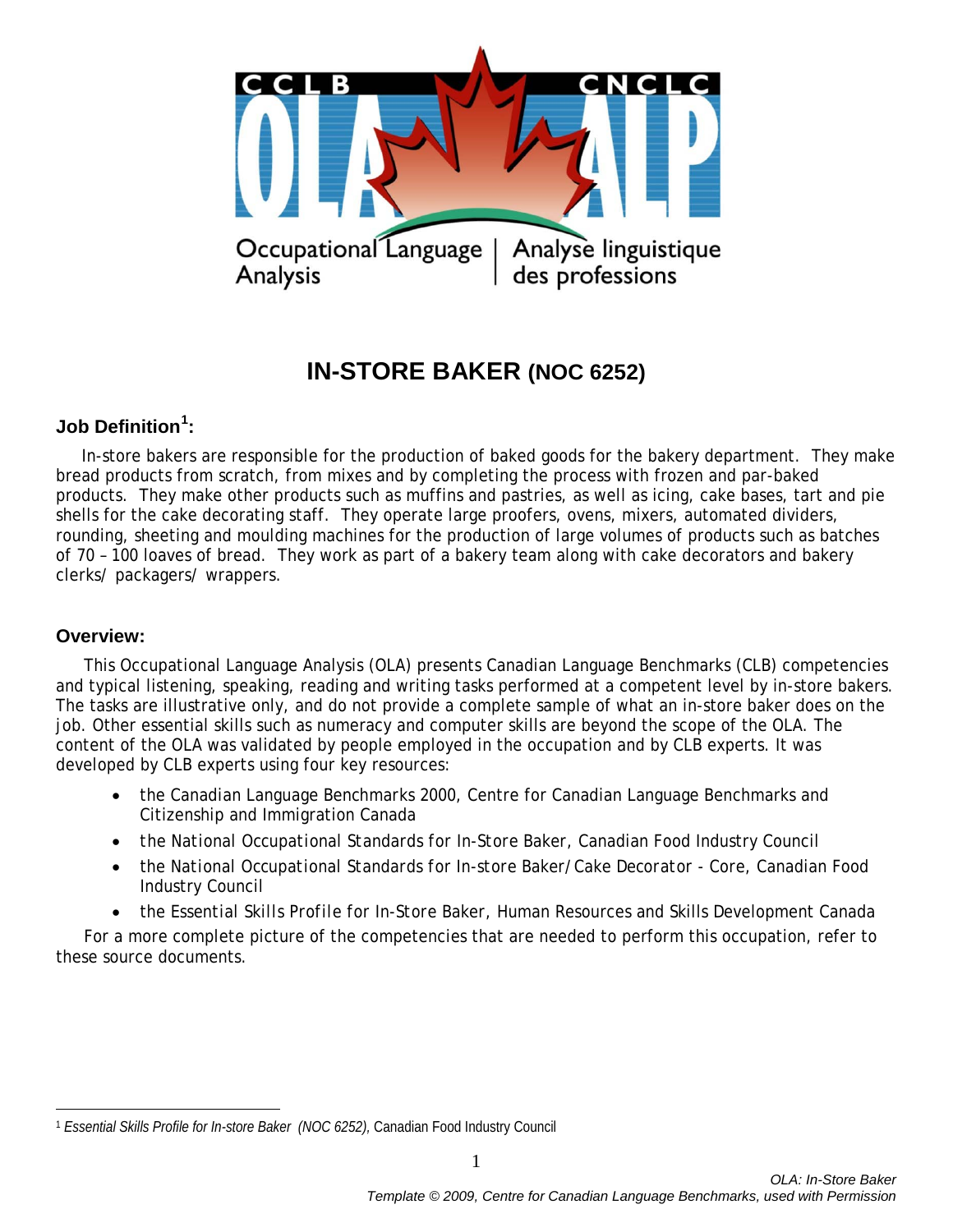## **How to Read this Occupational Language Analysis:**

The titles, numbers and sequence of categories are based on the *Canadian Language Benchmarks 2000*, which address four major skill areas Speaking, Listening, Reading and Writing. CLB competencies (language descriptors) are entered at the left margin and followed by a number indicating the benchmark level (1 – 12) for each competency. Sample occupational tasks (work/task descriptors)drawn from the Essential Skills Profile, the National Occupational Analysis or the Benchmarking report are indented and italicized underneath each competency and referenced to their source, as follows:

| <b>Task Source</b>                                                                                         | Reference                                          | Example                                                                                |  |  |
|------------------------------------------------------------------------------------------------------------|----------------------------------------------------|----------------------------------------------------------------------------------------|--|--|
| <b>Essential Skills Profile</b>                                                                            | $ES +$ the first letters of the profile<br>section | (ES-DU) = Essential Skills Profile, Document Use section                               |  |  |
| <b>National Occupational</b><br>Standard                                                                   | $NOS +$ the section/subsection                     | (NOS-A1.2) = National Occupational Standard, Major<br>Category A, Skill 1; Subskill 2  |  |  |
| <b>National Occupational</b><br>Standard - Core*                                                           | $NOSC + the section/subsection$                    | (NOSC-A1.2) = National Occupational Standard, Major<br>Category A, Skill 1; Subskill 2 |  |  |
| *The occupations of In-store Baker and Cake Decorator have a set of shared standards referred to as "Core" |                                                    |                                                                                        |  |  |

## **Comparative Ratings:**

The following chart compares typical and most complex essential skills ratings for in-store bakers, based on the Essential Skills Profile, to the corresponding range of CLB ratings, as suggested in *Relating Canadian Language Benchmarks to Essential Skills: A Comparative Framework[2](#page-1-0)* . These are general ranges and there may be some language tasks that fall outside of this range.

| <b>Skill Area</b> | <b>Typical</b>          |            | <b>Most Complex</b>     |            |
|-------------------|-------------------------|------------|-------------------------|------------|
|                   | <b>Essential Skills</b> | <b>CLB</b> | <b>Essential Skills</b> | <b>CLB</b> |
| Speaking          | $1 - 2$                 | $5 - 8$    |                         | $9 - 10$   |
| Listening         | $1 - 2$                 | $5 - 8$    |                         | $9 - 10$   |
| Reading           | $1 - 2$                 | $3 - 6$    |                         | $7 - 9$    |
| Writing           |                         | $4 - 5$    |                         | $4 - 5$    |

## **Common Conditions of Communication:**

| Condition    | <b>Description</b>                                                                                                                                                                                            |  |
|--------------|---------------------------------------------------------------------------------------------------------------------------------------------------------------------------------------------------------------|--|
| Purpose      | - providing customer service; taking direction; marketing/selling; documentation<br>(customer orders, stock, supplies, special requests)                                                                      |  |
| Audience     | - customers, co-workers or staff; supervisors/employers; delivery/service personnel                                                                                                                           |  |
| Context      | - immediate, repetitive; moderate pace/level of stress; noise often a factor (e.g., the<br>constant operation of bakery equipment, front end of store-music backdrop); frequent<br>interruptions by customers |  |
| <b>Topic</b> | - familiar, concrete, practical, focused on product or technique                                                                                                                                              |  |
| Mode         | - face-to-face; by phone (often) or computer (to some degree)                                                                                                                                                 |  |

<span id="page-1-0"></span><sup>2</sup> *Relating Canadian Language Benchmarks to Essential Skills: A Comparative Framework*; Centre for Canadian Language Benchmarks, 2005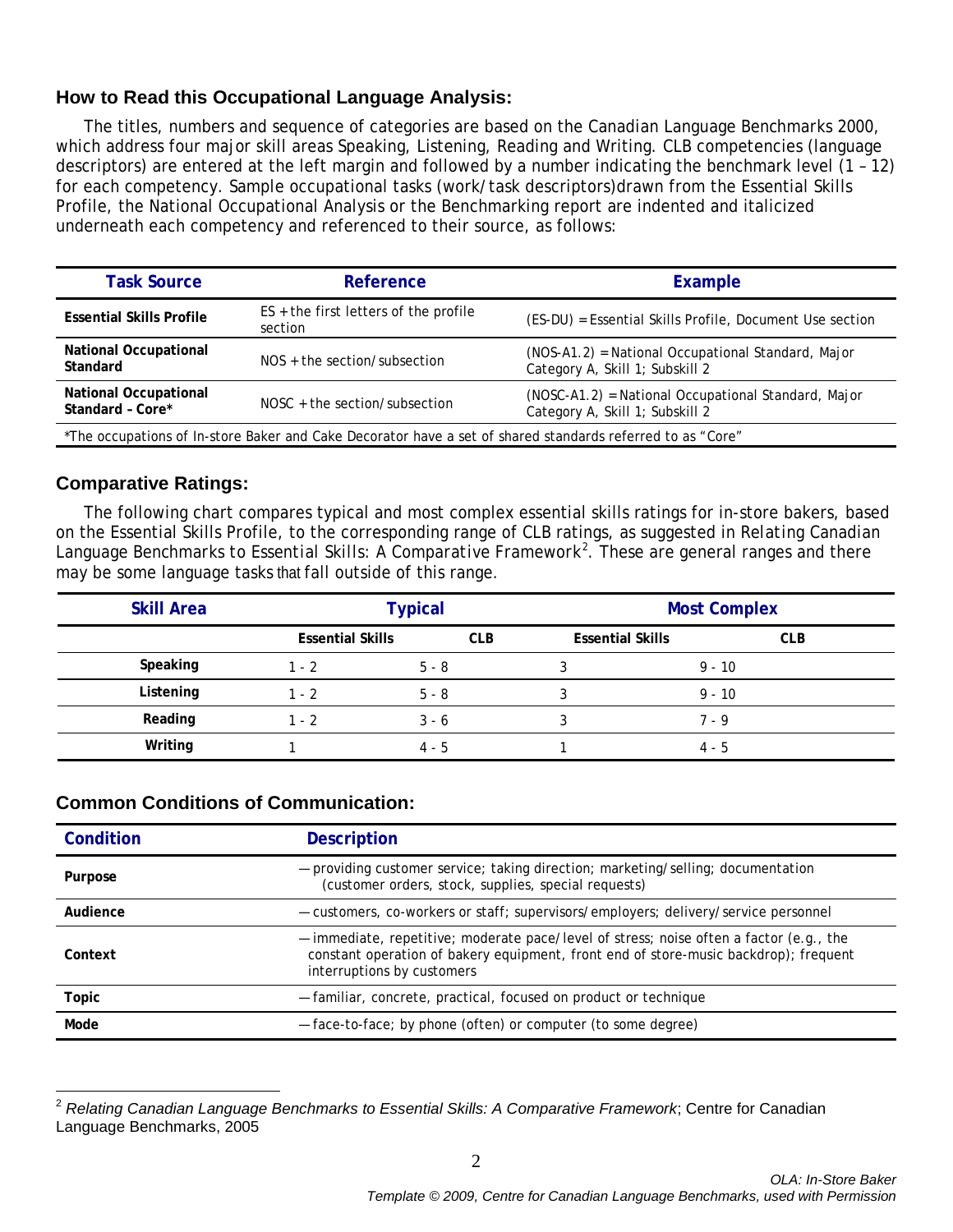## **I. Social Interaction**

## **Interpersonal Competencies**

#### **Greet, introduce self and ask about the other person. (CLB 3)**

- *greet customers when encountered to make them feel welcome in the store (ES-OC)*
- *greet customer, e.g., smile, make eye contact, greet verbally (NOSC-A3.1)*

## **Take leave appropriately. (CLB 4)**

*acknowledge departing customer, e.g., thank them, invite them back (NOSC-A3.1)*

#### **Express and respond to compliments or congratulations. (CLB 5)**

*give encouragement and positive feedback to team members (NOSC-A1.4)*

## **Express/respond to apology, regrets and excuses. (CLB 6)**

- *apologize for error or inconvenience: accept responsibility for own mistakes, e.g., do not offer excuses, do not blame others (NOSC-A3.2)*
- **Express and respond to gratitude, appreciation, complaint, disappointment, dissatisfaction, satisfaction and hope. (CLB 7)**
	- *take action towards service recovery, such as apologize to the customer, inform the customer of alternative products and explain the differences, or offer free product, compliments of the store (ES-TS)*

## **Conversation Management**

## **Confirm own comprehension. (CLB 7)**

- *paraphrase or ask questions to confirm understanding (NOSC-A1.3)*
- *do not interrupt or finish message for speaker (NOSC-A1.3)*
- *communicate expectations clearly: confirm understanding (NOSC-A2.3)*
- *confirm understanding, e.g., ask questions or paraphrase to clarify information (NOSC-A3.1)*
- *confirm understanding, e.g., paraphrase (NOSC-A3.2)*

## **Phone Competencies**

## **Carry on a brief phone conversation in a professional manner. (CLB 8)**

- *take special order telephone calls from customers. Make note of order specifications, the date and time required, pick up arrangements and customer contact information. (ES-OC)*
- *telephone the bakery manager or the person responsible for taking a special order to clarify the order when the writing is not legible (ES-TS)*
- *may determine where a lost supply order went to by calling the warehouse and other store (ES-TS)*
- *[may] contact outside help, such as an equipment maintenance contractor, to resolve the issue (ES-TS)*
- *may contact another store in the organization to obtain supplies or receive authorization to contact another supplier (ES-TS)*

## **II. Instructions**

## **Give sets of simple everyday instructions and directions. (CLB 4)**

- *assign routine tasks to other workers (ES-WWO)*
- *describe systems of measurement, e.g., metric, imperial, U.S. (NOSC-D1.3)*
- **Give an extended set of sequentially presented simple clause instructions/directions on daily routine actions. (CLB 5)** *determine [and convey] production requirements for shift (NOSC-D3.2)*

## **Give/pass on instructions about an established familiar process or procedure (technical and non-technical). (CLB 8)**

*provide direction to others (NOSC-A2.3)*

# **III. Suasion (Getting Things Done)**

## **Ask for, offer, and accept assistance. (CLB 3)**

- *offer assistance to team members when help is needed (NOSC-A1.4)*
- *ask for help when needed (NOSC-A1.4)*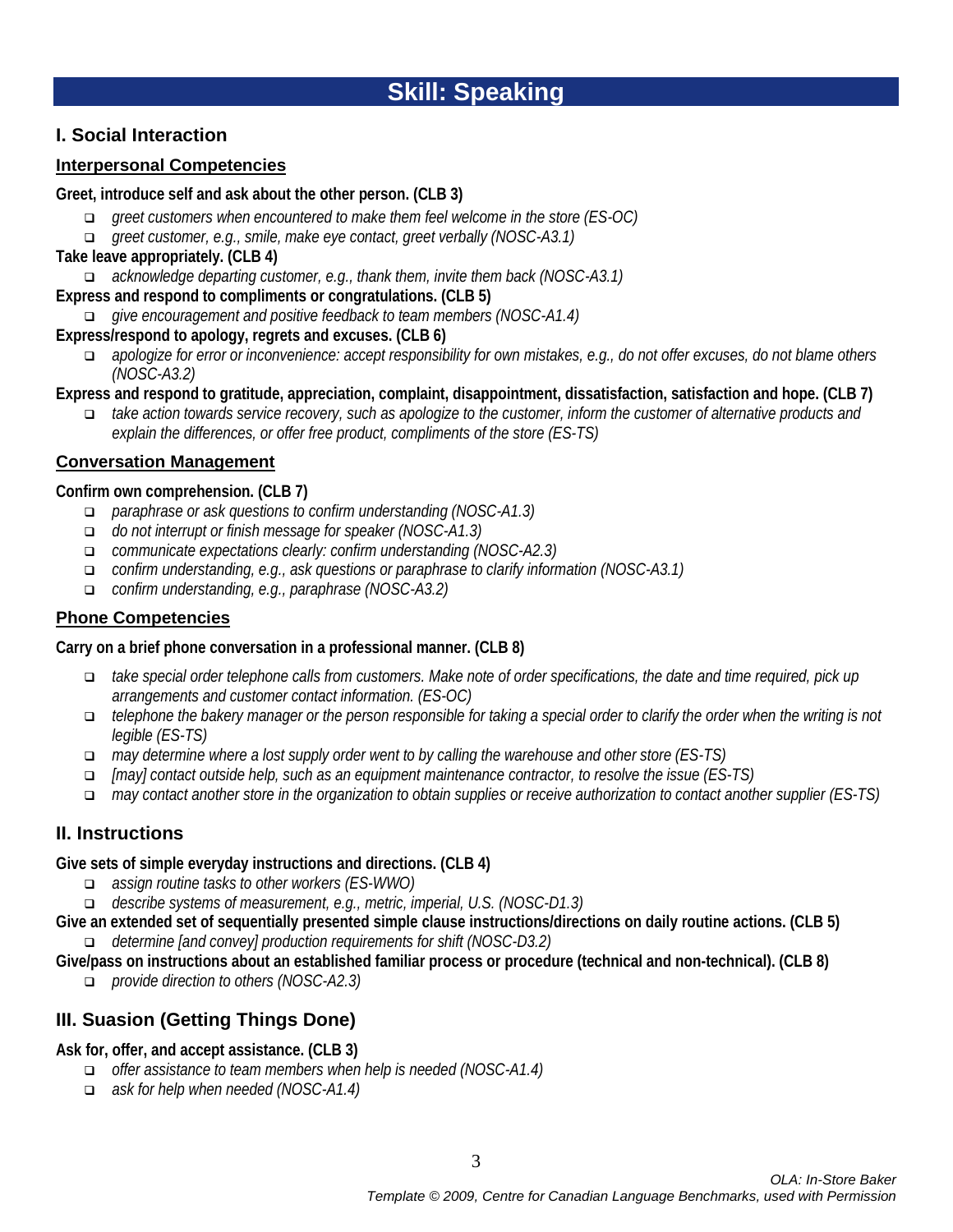## **Request, accept or reject goods or services, assistance or offer in a service or sales situation. (CLB 4)**

- *inform bakery clerks/packagers/wrappers what products are a priority to get packaged and shelved (ES-OC)*
- *inform bakery clerks/packagers/wrappers which racks and trays of product to package first in order to maintain the flow of production (ES-OC)*
- *inform their bakery manager when supplies of ingredients/bake-off product are at minimum levels to ensure additional supplies are ordered (ES-OC*
- *obtain required production numbers from supervisor (NOSC-D3.1)*
- *request assistance when lifting heavy or awkward items (NOSC-F1.4)*
- *ask supervisor if unsure about how to move an object (NOSC-F1.4)*

## **Make a simple formal suggestion; provide reason. (CLB 6)**

- *provide feedback on new products (ES-TS)*
- *provide information based on product knowledge, for example: identify products and services available, make recommendations (NOSC-A3.1)*
- *upsell customer: provide information on specials, upcoming sales events and promotions (NOSC-A3.1)*
- *inform supervisor of quality control issues (NOSC-D3.3)*
- *admit you do not know [when in doubt about ingredients] and suggest a safe alternative (NOSC-F2.2)*

## **Request a word. Ask for and respond to recommendations or advice. (CLB 7)**

- *handle product shortages due to a run on product, ordering miscommunication or back orders from the warehouse or supplier [by contacting] the bakery or store manager to determine how to solve the problem (ES-TS)*
- *Make an extended suggestion on how to solve an immediate problem or make an improvement. (CLB 7)*
- *inform their bakery manager immediately of the product problem and what stock is available that is not from the same batch, so that the bakery manager knows how much to order and can inform the company (ES-TS)*
- *make suggestions on improving work processes (ES-WWO)*
- *thank customer for bringing problem to your attention (NOSC-A3.2)*
- *suggest possible alternatives (NOSC-A3.2)*
- *seek customer's approval of solution (NOSC-A3.2*

## **Indicate problems and solutions in a familiar area. (CLB 8)**

- *provide feedback on organizational policies and issues through discussions with their bakery manager (ES-TS)*
- *approach managers or colleagues for assistance with a task or problem, especially related to customer complaints (ES-TS)*

# **IV. Information**

## **Presentations**

## **Describe and compare people, places etc. (CLB 6)**

- *describe purpose of bakery equipment (NOS-A1.1)*
- *describe role of ingredients in yeast-raised products (B1.1), describe different types of yeast-raised doughs ( NOS-B1.2)*

## **Describe a moderately complex process. (CLB 7)**

- *may provide instruction in baking techniques and processes to more junior level employees (ES-OC)*
- *inform other workers or demonstrate to them how tasks are performed (ES-WWO)*
- *provide training if necessary (NOSC-A2.3)*

## **Interaction One-on-One**

## **Ask for and provide information related to routine daily activities (e.g., personal, family, others, work). (CLB 5)**

- *inform supervisor when stock is getting low (NOSC-B2.3)*
- *inform supervisor if bread is being sliced incorrectly: blades may be dull (NOSC-C1.4)*
- *report potential problems to supervisor, e.g., door latches or springs that do not tightly seal door, broken rubber door seals (NOSC-C2.2)*
- *report injuries as soon as possible (NOSC-F1.2)*
- *report safety concerns to supervisor, for example: loose or damaged floor, ceiling or wall tiles, [or] malfunctioning equipment (NOSC-F1.2)*
- *report unsafe or damaged equipment to supervisor (NOSC-F1.3)*
- *notify supervisor of electrical problems immediately (NOSC-F1.5)*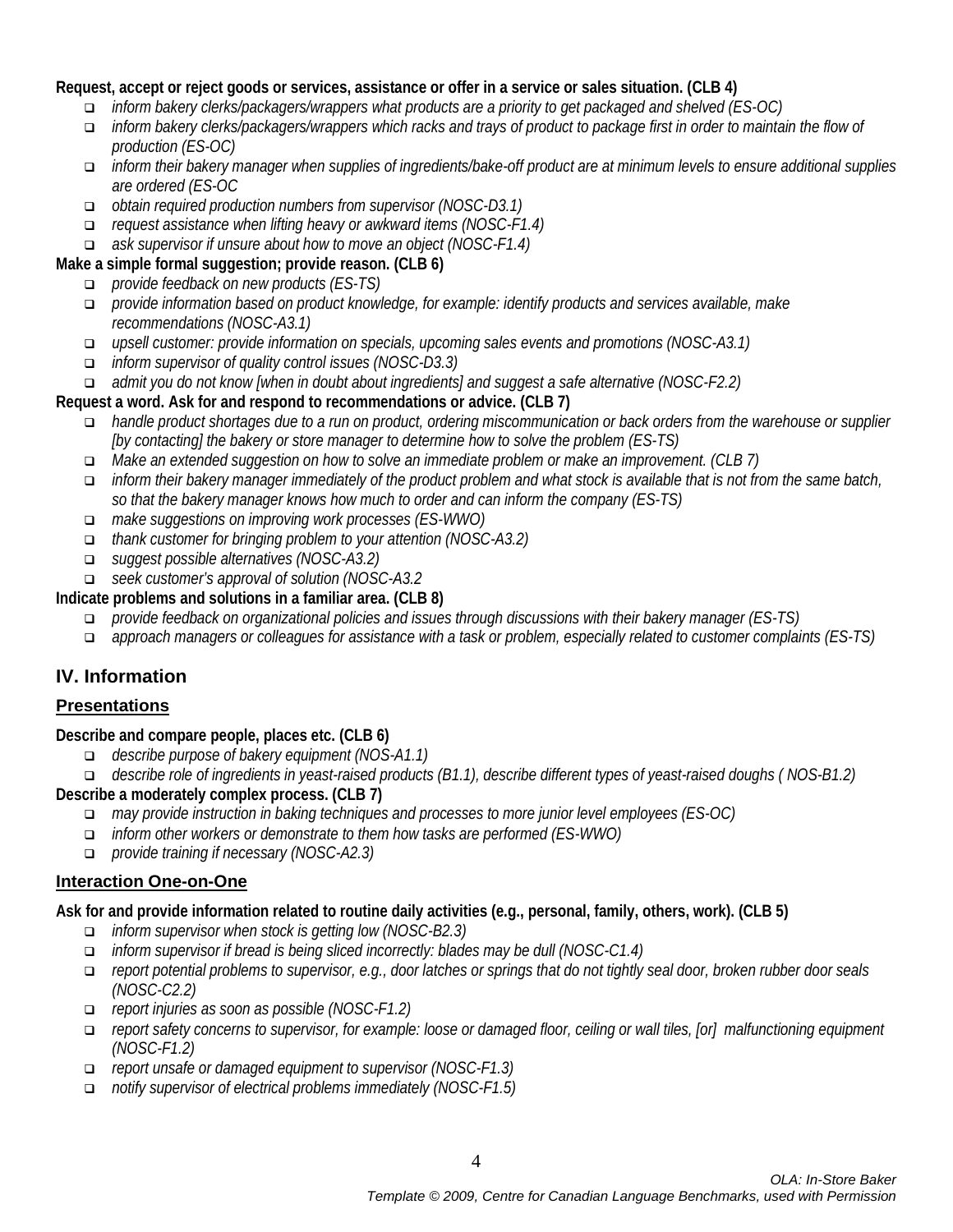**Ask for and provide detailed information related to personal needs, varied daily activities and routine work requirements. (CLB 7)**

- *discuss with the cake decorators how many cake bases and other products are needed to maintain the flow of cake decorating production (ES-OC)*
- *talk to co-workers to find information about orders that have been made, how the work flow is going (ES-TS)*
- *contact a union representative to determine what the rules of work are, such as what tasks may be completed, or the rate for overtime (ES-TS)*
- *contact a human resource department representative for information related to vacation, benefits and time cards (ES-TS)*
- *share information and skills (NOSC-A1.4)*
- *network with colleagues (NOSC-A1.5)*
- *receive stock; notify supervisor in event of discrepancies (NOSC-B2.1)*
- *report to supervisor: spoilage; packaged goods with tears or punctures (NOSC-B2.1)*
- *coordinate tasks with co-workers: determine who will follow through with specific products (NOSC-D3.2)*
- *coordinate tasks with other departments, e.g. cake decorators (NOSC-D3.2)*

## **Discuss options. (CLB 8)**

- *discuss work processes and flow with other workers in the bakery department to co-ordinate work and maintain or increase the efficiency of the department (ES-OC)*
- *trouble-shoot problems with equipment, such as when a proofer humidity reading is too high. Discuss the issue with knowledgeable co-workers to determine possible causes (ES-TS)*
- *offer alternatives if product is not available (NOSC-A3.1)*
- **Give a demonstration, briefing, oral report of position paper. Argue a point. (CLB 9)**
	- *[may] handle [complex] customer inquiries about home baking such as "Why does flour in Canada work differently than in Dubai" (ES-OC)*

## **Interaction in a Group**

**Participate in a small group discussion/meeting on non-personal familiar topics and issues: express opinions, feelings, obligation, ability, certainty. (CLB 6)**

- *may attend morning meetings to learn about store specials, sales scores (ES-OC)*
- *attend orientations and staff meetings (NOSC-A4.1)*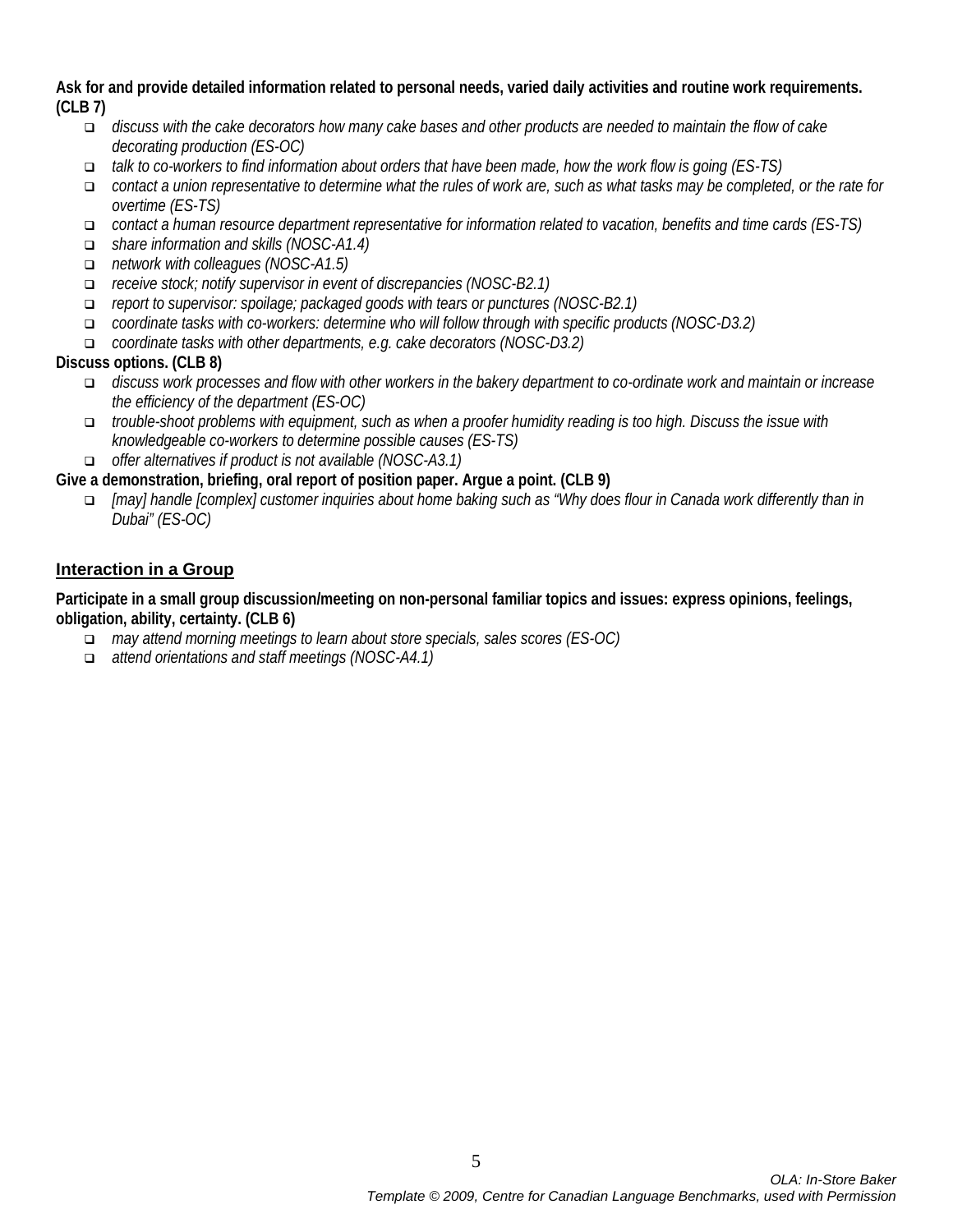# **Skill: Listening**

# **I. Social Interaction**

**Identify situation and relationship between speakers. (CLB 5)**

*listen effectively: respect speaker's feelings and opinions (NOSC-A1.3)*

**Identify stated and unspecified details, facts and opinions about situation and relationship of participants containing expression of and response to gratitude and appreciation, complaint, hope, disappointment, satisfaction, dissatisfaction, approval and disapproval. (CLB 7)**

 *be objective: do not take complaint personally, do not argue with customer, listen to details of complaint or concern (NOSC-A3.2)*

# **II. Instructions**

**Understand a set of instructions when not presented completely in point form: sequence/order must be inferred from the text. (CLB 6)**

- *listen to instructions from supervisors or co-workers to identify what tasks need to be completed and to learn how they should be carried out. (ES-OC)*
- *sequence production based on priorities identified by supervisor, e.g., special orders (NOSC-D3.2)*

# **III. Suasion (Getting Things Done)**

**Demonstrate comprehension of factual details and some inferred meanings in simple advice and suggestions, announcements and commercials. (CLB 5)**

 *may collect market information about products, (e.g., what sells or does not sell) and gather product ideas for their organization (ES-OC)*

**Demonstrate comprehension of details and speaker's purpose in suggestions, advice, encouragements and requests. (CLB 6)**

- *answer customer questions about ingredients (ES-DU)*
- *answer customer questions about products, including ingredients, baking processes and prices (ES-OC)*
- *may locate lost recipe information by phoning another store's bakery department (ES-TS)*
- *coordinate tasks with co-workers: determine who will follow through with specific products (NOSC-D3.2)*
- *coordinate tasks with other departments, e.g. cake decorators (NOSC-D3.2)*

**Demonstrate comprehension of details and speaker's purpose in directive requests, reminders, orders and pleas. (CLB 7)**

 *take special order telephone calls from customers. They may provide customers with prices and other information (ES-OC) confirm customer satisfaction (NOSC-A3.1)*

# **IV**. **Information**

**Identify main ideas, supporting details, statements and examples in a descriptive or narrative presentation, or in a group interaction (e.g., meeting, discussion). (CLB 6)**

- *may attend morning meetings to learn about store specials, sales scores (ES-OC)*
- *attend orientations and staff meetings (NOSC-A4.1)*

**Demonstrate comprehension of mostly factual details and some inferred meanings in an extended description, report or narration when events (or stages) are reported out of sequence. (CLB 7)**

*may pursue professional development on their own through watching television programs like the Food Network (ES-CL)*

**Identify main idea (which is not explicitly stated) organization and specific details in extended oral presentations. (CLB 8)**

- *[take] training on new equipment or for new products (ES-CL)*
- *[may take] management training usually through correspondence courses (ES-CL))*
- *take courses; participate in workshops and trade shows (NOSC-A1.5)*
- *take recognized safe food handling course [and listen to course presentation] e.g., Foodsafe, National Sanitation Program (NOSC-F2.1)*
- *learn how to properly use a fire extinguisher, e.g., take course (NOSC-F3.2)*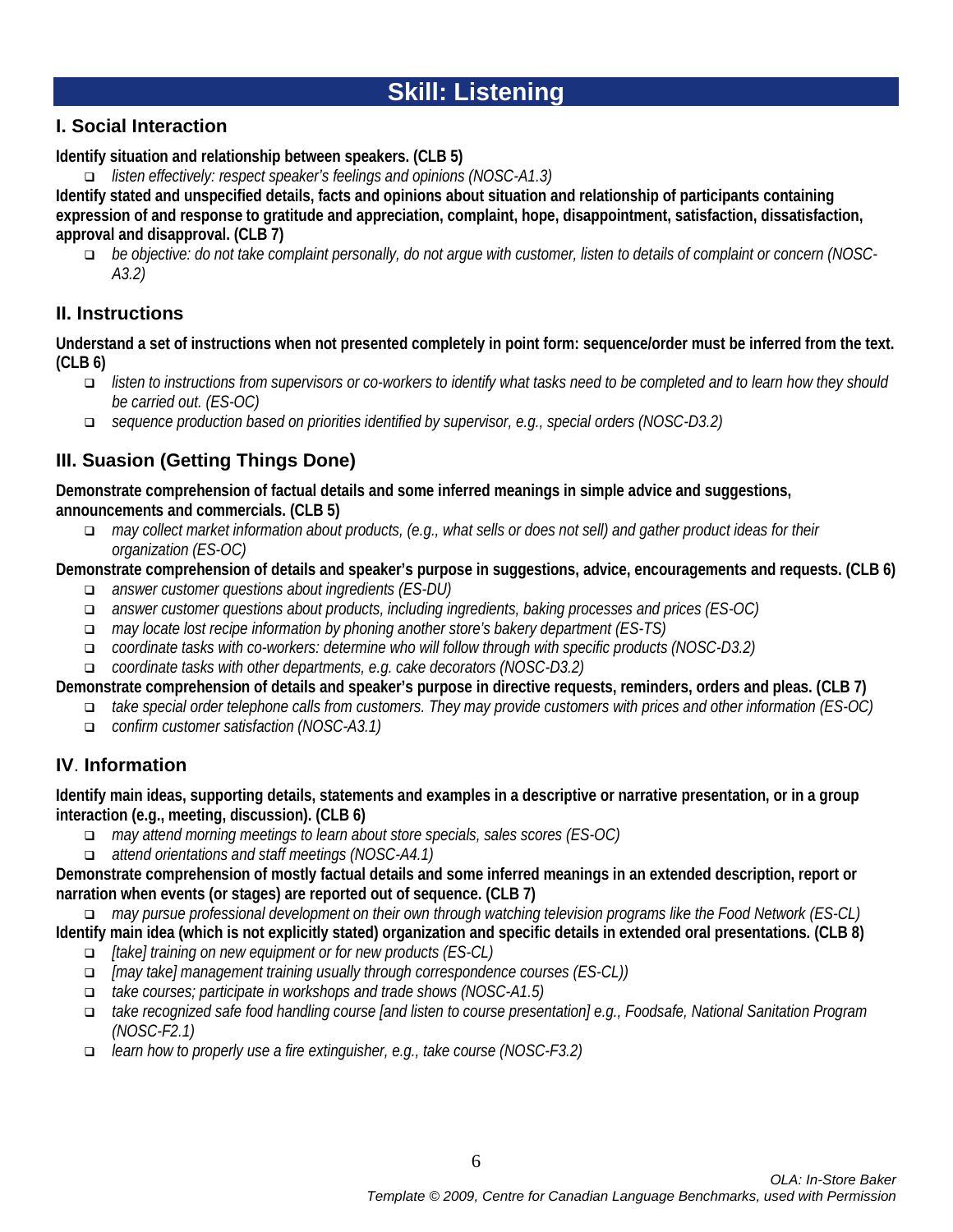# **Skill: Reading**

# **I. Social Interaction Texts**

No communication tasks for this category were found in the source documents. These tasks may, in fact, exist for this occupation and will require individual assessment in each work context.

# **II. Instructions**

**Follow one- to five-step common everyday instructions and instructional texts. (CLB 3)**

 *[read and] be aware of shelf life of products, e.g., remove products with expired shelf life from shelves (NOSC-E1.3)*  **Follow one- to six-step common everyday instructions and instructional texts. (CLB 4)**

- check manufacturers' labels for: damage, looseness or re-pasting; storage instructions, e.g., must be refrigerated (NOSC-B2.1)
- *follow handling, storage and disposal guidelines for chemical and cleaning products (NOSC-F1.2)*

*follow lock-out procedures when changing implements, dismantling or cleaning equipment (NOSC-F1.3, F1.5)*

# *Understand and follow moderately complex written instructions for seven to 10-step procedures. (CLB 5)*

- *follow mixing instructions [in recipes] (NOSC-D1.2)*
- *follow directions for baking/assembly, for example: follow recommended baking times, use correct type and amount of filling, icing, topping, garnish (NOSC-D1.2)*
- *prepare icing according to recipe: use specified type of fat; use specified type of sugar (NOSC-D2.1)*
- *[refer to and] be familiar with emergency procedures of establishment (NOSC-F1.2)*
- *use electrical equipment following manufacturer's instructions (NOSC-F1.5)*

**Understand and follow moderately complex written instructions for seven to 10-step procedures. (CLB 5)**

*follow safe food handling guidelines (NOS-F2.1)* 

**Follow a set of common everyday instructions (up to 10 steps) when not presented completely in point form: sequence/order must be inferred. (CLB 6)**

- *use the baking guidelines and specifications sheet (ES-TS)*
- *break each [bakery] product down into stages of production (NOSC – D3.2)*
- *[read about and] use personal protective equipment (PPE) as required by organization's policies and procedures (NOSC-F1.6)*
- *learn how to properly use a fire extinguisher, e.g., read instruction manual (NOSC-F3.2)*
- *use a fire extinguisher; pull pin or activate extinguisher according to manufacturer's instructions, squeeze trigger or release retardant following manufacturer's instructions (NOSC-F3.2)*
- *follow organization's [written] policies and procedures to reduce risk of fires (NOSC-F3.3)*
- *follow procedures for properly disposing of flammable waste, e.g., oil (NOSC-F3.4)*

## **Follow everyday instructional texts. (CLB 7)**

- *read Material Safety Data Sheet (MSDS) to determine if specific cleaning products are food-safe (ES-RT)*
- *read MSDS to identify proper handling of cleaning chemicals (ES-DU)*
- *follow a recipe/formula; determine recipe/formula specifications (NOSC-D1.2)*
- *[read and refer to] components of WHMIS: name and location of supplier, hazards associated with product, guidelines for safe use, handling and storage of product [etc.] (NOSC-F1.1)*

*[refer to] MSDS [which] provides detailed information about use, storage and hazards of a product (NOSC- F1.1)* 

## **Follow coherent extended instructional directions. (CLB 8)**

- *follow manufacturer's instructions or operating procedure to operate spiral mixer (A1.2), proofer (A1.4),oven and combi-oven (A1.5), deep fryer (A1.6), etc. (NOS-A1.2)*
- *follow manufacturer's instructions to operate upright mixer (C1.2); labelling machine (C1.3); bread slicer (C1.4); weigh scale (C1.5) (NOSC-C1.2)*

# **III. Business/Service Texts**

## **Find information in formatted texts: forms, tables, schedules, directories. (CLB 3)**

- *read temperature logs to ensure that equipment is operating and being used correctly, such as the walk-in cooler being kept at the correct temperature (ES-DU)*
- *check containers for date of receipt and best before date (NOSC-B2.2)*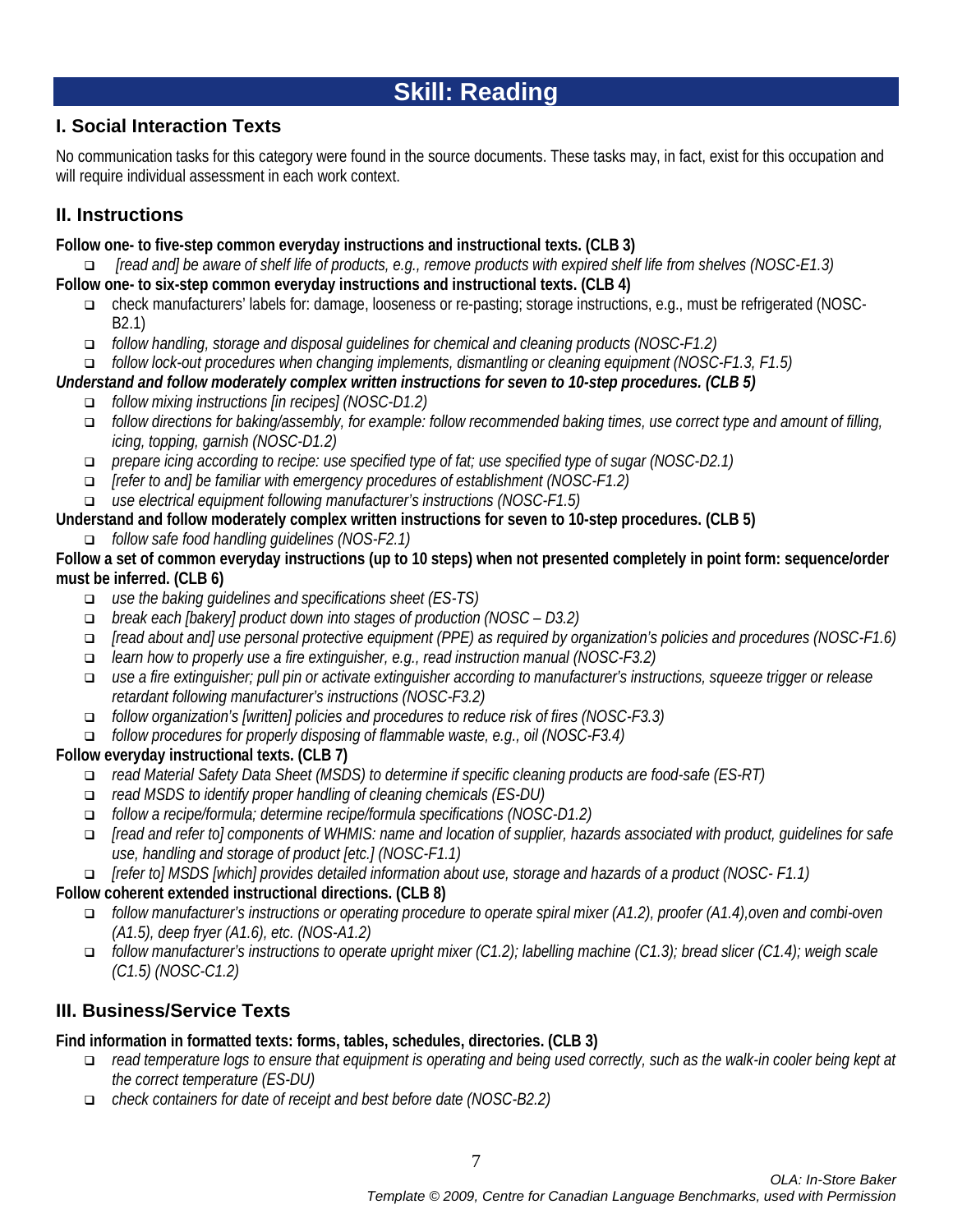## **Get information from short business brochures, notices, form letters and flyers. (CLB 3)**

- *read product labels to determine information like product weight, ingredients, best before date, PLU code (ES-DU)*
- *read labels to determine if product is expired, or to answer customer questions about ingredients (ES-DU)*
- **Find information in formatted texts: forms, tables, schedules, directories. (CLB 4)**
	- *read packaging lists to determine what products provided by outside supplier go directly on to store shelves or into storage (ES-RT)*
	- *check list of codes to be used for specific products when setting the ovens and proofers (ES-DU)*
	- *follow basic production schedule (NOSC-A2.1)*
	- *follow regular maintenance schedule (NOSC-C2.2)*

**Identify factual details and some inferred meanings in moderately complex business/service texts, including formatted texts. (CLB 5)**

- *read communication book/board entries to find information about what has occurred on another shift or what tasks are carrying over to their shift (ES-RT)*
- *may read graphs indicating service scores from mystery shopper programs or comparing store sales with other stores in the region (ES-DU)*
- *read postings on bulletin board (NOSC-A4.1)*
- *check purchase order to ensure delivery matches specifications, for example: size and count; variety; packing style; weight (NOSC-B2.1)*

## **Identify factual details and some inferred meanings in moderately complex texts containing advice, requests, specifications. (CLB 6)**

- *check product specifications binders to determine information such as nutritional information (ES-RT)*
- *read information on boxes of frozen bake-off products for inventory control, product rotation and to ensure correct product is being used (ES-RT)*
- *identify packaging and labelling requirements of bakery products, for example: best before dates, number of items per package, ingredient list, allergy alert, [etc.] (NOSC-E1.1)*
- *be knowledgeable about products you work with, e.g., read labels for ingredients (NOSC-F2.2)*
- *[identify] chemicals and ingredients that cause allergic or toxic reactions, e.g., monosodium glutamate (MSG), nitrates, sulfites (NOSC-F2.2)*
- *identify how to reduce risk to customers, for example: read packaging labels [or] check in-store resources for ingredients lists (NOSC-F2.2)*

## **Find two or three pieces of information in moderately complex formatted texts. (CLB 6)**

- *read store formula books to learn about or check details on products such as the amounts of ingredients, oven temperature, baking time, yields, photograph of what finished product should look like, instructions on how to pan out frozen product (ES-RT)*
- *identify yield from product specifications manual (NOSC-D3.1)*

## **Identify factual details and some inferred meanings in moderately complex texts containing assessments, evaluations, advice. (CLB 7)**

 *read memos from head office to learn which products are to discontinued or pulled from the shelves due to health alerts or issues or challenges that need to be addressed at the store level (ES-RT)*

## **Locate three or four pieces of information in moderately complex formatted texts. (CLB 7)**

- *may read equipment manuals to find out how to clean and perform minor maintenance, such as oiling a turntable in an oven, or vacuuming air inlets (ES-RT)*
- *trouble-shoot problems with equipment, such as when a proofer humidity reading is too high. Investigate the issue because the range should be lower or it will damage the product. Read the store equipment manual to determine possible causes (ES-TS)*

## **Identify factual and inferred meanings in written proposed solutions, recommendations and proposals; and in statements of rules, regulations, laws and norms of behaviour. (CLB 8)**

- *follow organization's [written] policies and procedures (NOSC-A4.2)*
- *read policies and procedures related to your job, for example: waste disposal guidelines; recycling guidelines; use of fragrance; dress code, e.g., jewelry, uniform; food handling, e.g., use of gloves (NOSC-A4.2)*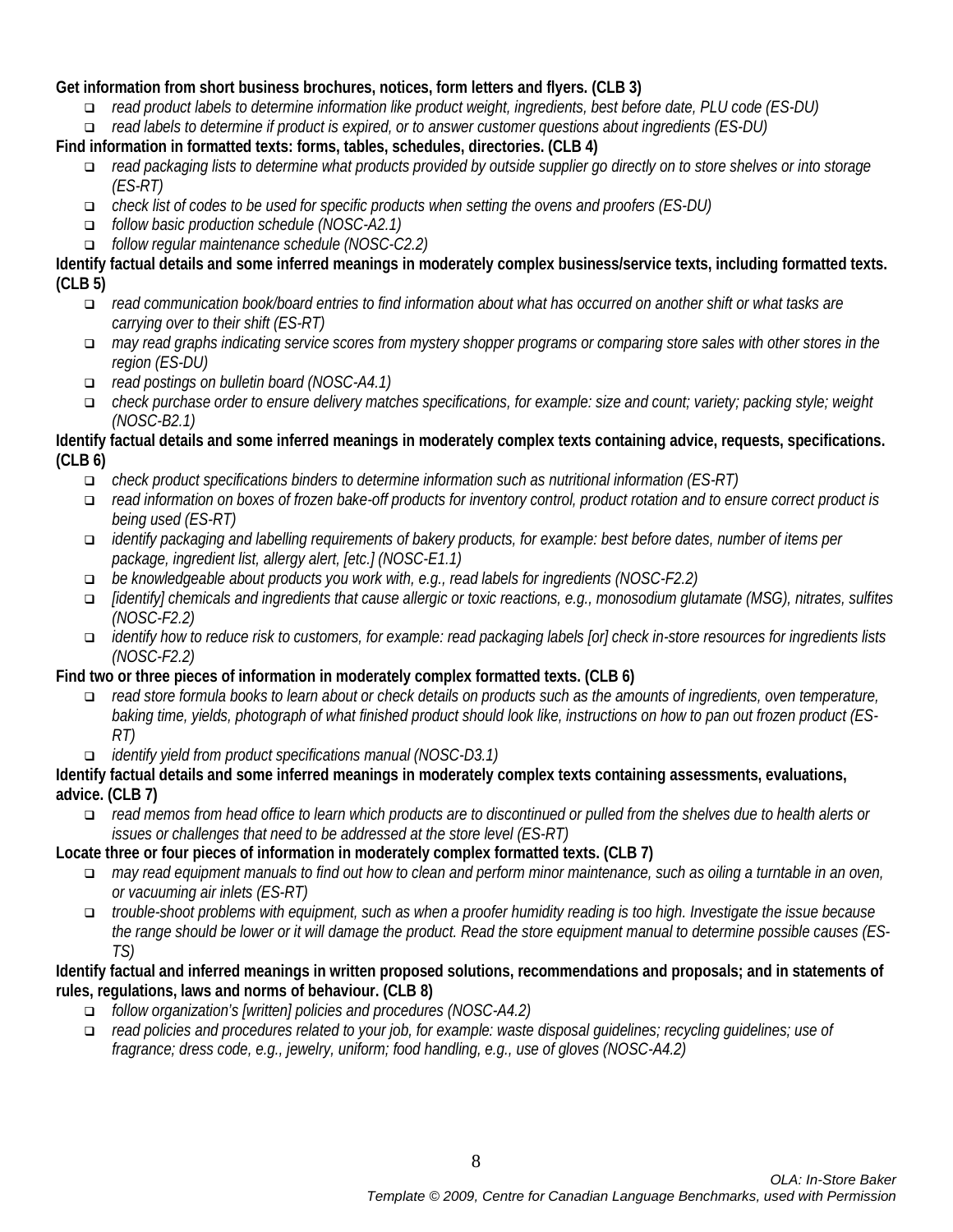# **IV. Informational Texts**

**Demonstrate comprehension of factual details and inferred meanings in an extended description, report or narration when events are reported out of sequence. Draw conclusions. (CLB 8)**

- *may read sales reports to determine what to order or make for a period of time (ES-RT)*
- *read industry publications, such as the Baker's Journal, to learn about new products and processes being used in the industry (ES-RT)*
- *read seasonal product program packages to identify what different products have to be made, the formulation and appearance of the products and when to start production (ES-RT)*
- *check special program specifications to identify the display and packaging guidelines for special holiday products (ES-TS)*
- *may pursue professional development on their own through [reading] internet sites or bakery journals/publications (ES-CL)*
- *read industry publications, newspapers and books (NOSC-A1.5)*

## **Information Literacy/Reference and Study Skills Competencies**

**Access and locate three or four pieces of information in on-line electronic reference sources (e.g., World Wide Web, library databases), if available, or from print reference sources. (CLB 7)**

- *access the store's intranet to read bulletins about new products, health and safety and bakery-specific news (ES-TS)*
- *reference store manuals to find information on products, equipment, health and safety procedures (ES-TS)*
- *use the intranet to access store bulletins, learn about new products, specials (ES-CU)*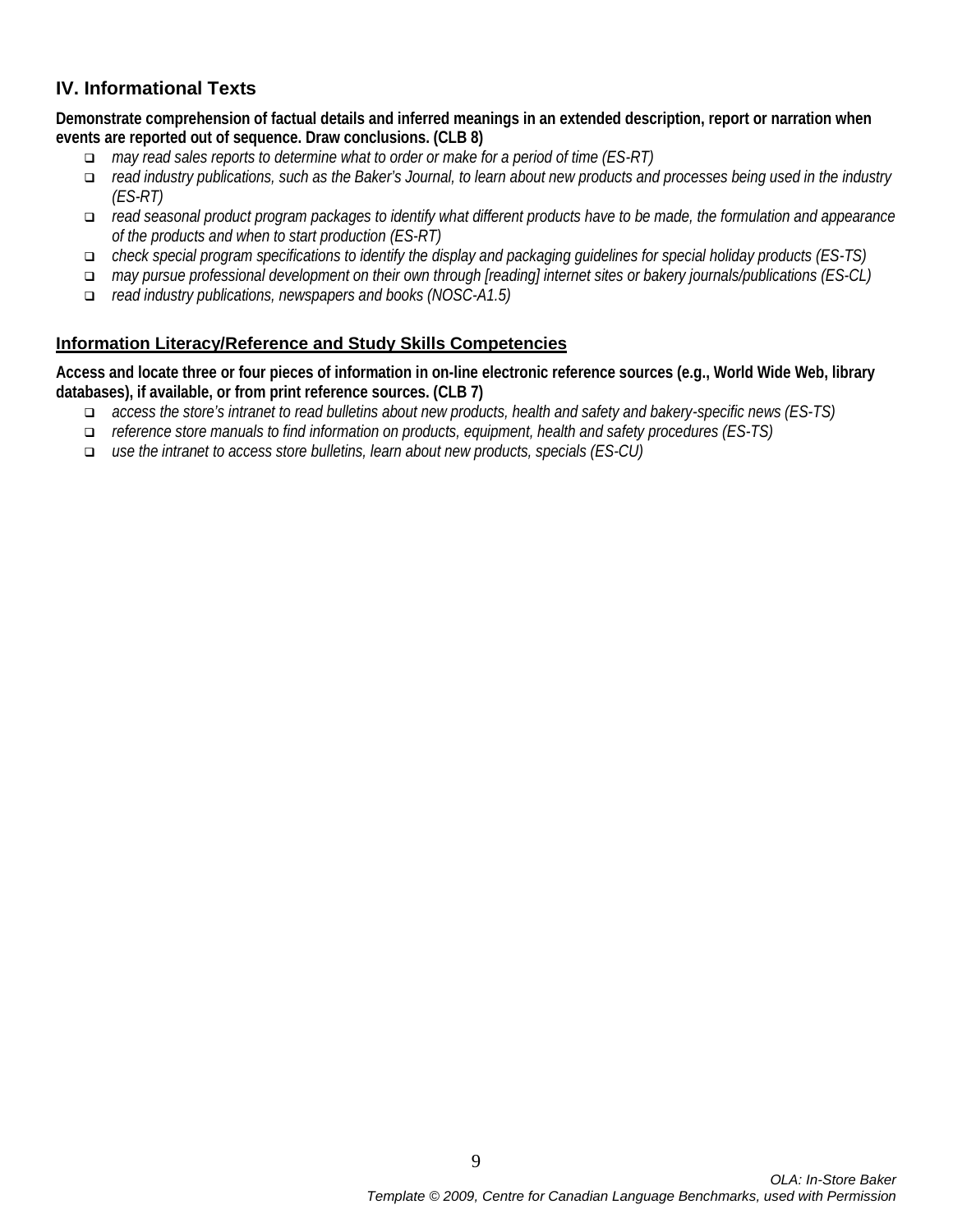# **Skill: Writing**

## **I. Social Interaction**

No communication tasks for this category were found in the source documents. These tasks may, in fact, exist for this occupation and will require individual assessment in each work context.

# **II. Recording/Reproducing Information**

No communication tasks for this category were found in the source documents. These tasks may, in fact, exist for this occupation and will require individual assessment in each work context.

# **III. Business/Service Messages**

## **Fill out simple forms. (CLB 3-4)**

- *complete temperature logs to ensure that equipment is operating and being used correctly, such as the walk-in cooler being kept at the correct temperature (ES-DU)*
- *may fill out department transfer forms to obtain products from different store departments for use in the bakery (ES-DU)* **Convey simple business messages as written notes. (CLB 3-4)**
	- *may check off opening, closing and sanitation checklists and add short comments (ES-DU)*
	- *may create lists/checklists for their own use or for use within the Bakery Department, such as a list of priority items to be made for the day (ES-DU)*
	- *write shift notes to communicate ongoing issues or carry-over tasks to other co-workers, such as a special order that should not be put out on the floor, a call from supplier requiring the baker to sign for a delivery or a production item that did not get addressed (ES-W)*
	- *may make up his or her own production list for the day (ES-TS)*
	- *date and label containers (NOSC-F2.1)*

## **Fill out forms. (CLB 5)**

- *fill in information on employment forms and other human resource forms, such as vacation requests (ES-W)*
- *complete special order forms. If orders are recorded incorrectly there are negative consequences for customer service, and it may require additional resources of time and product to perform service recovery (ES-W)*

## **Fill out moderately complex forms. (CLB 6-7)**

*maintain records, e.g., invoices, safety check lists, temperature logs, sanitizing logs, production sheets (NOSC-A2.1)*

# **IV. Presenting Information**

## **Write a short text about a personal or familiar situation, event, personal experience, future plans. Explain reasons. (CLB 4)**

*document injuries as soon as possible (NOSC-F1.2)*